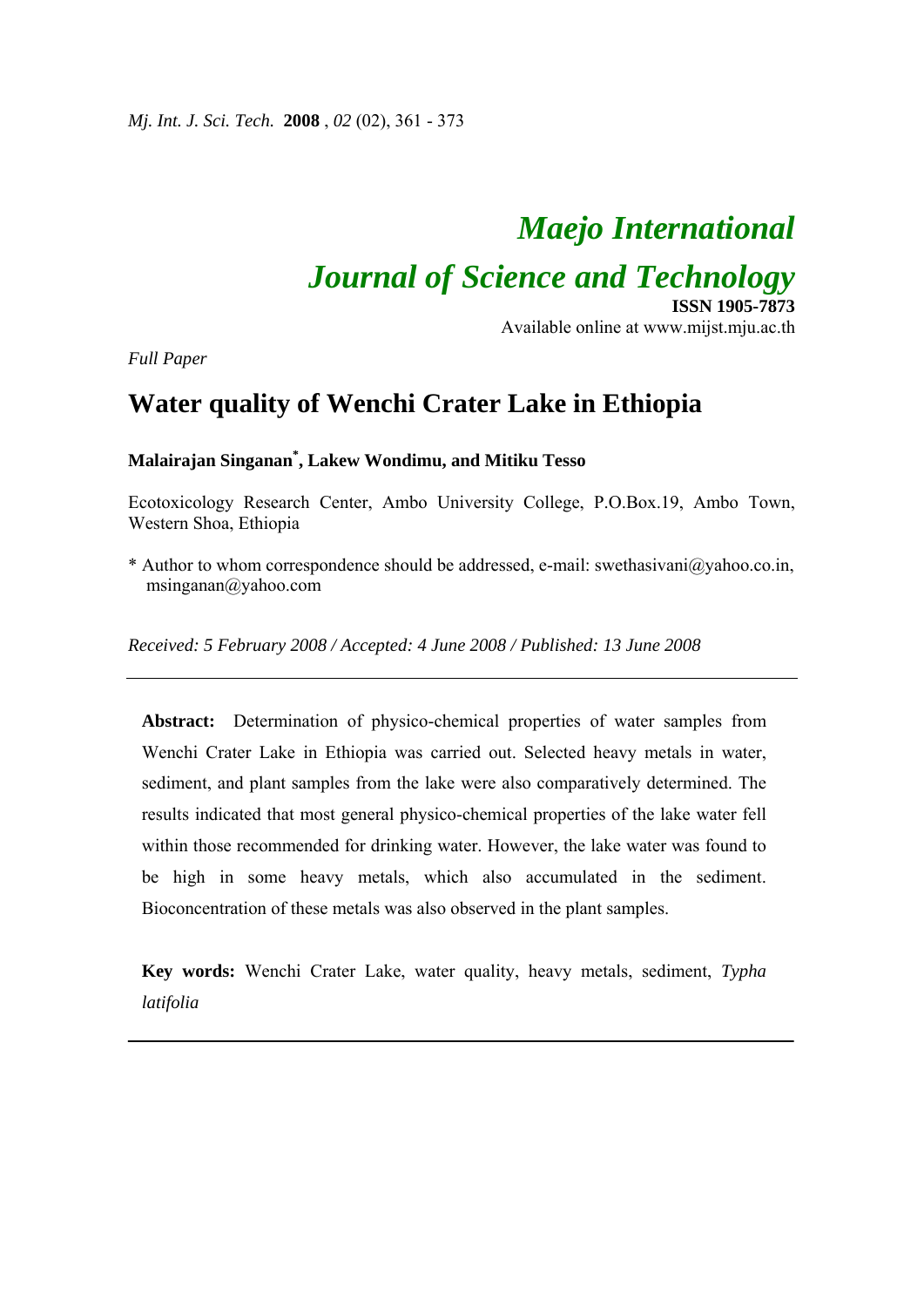# **Introduction**

Wenchi Crater Lake is one of the important lakes in Ethiopia. The lake is located in Western Shoa region, which extends between latitude  $15^{\circ}$  N -3<sup> $\circ$ </sup> S and longitudes  $48^{\circ}$  E-33<sup> $\circ$ </sup> W. It is situated at the major topographic feature in the country, being 130 km south-west of the capital city, Addis Ababa. It is surrounded by Kelela region in the north, Dera region in the east, Goro Wenchi region in the south and Haro Gebeya region in the west. This lake, 1,600 square metres in total area, is ecocologically, recreationally, and aesthetically important as well as a popular place for tourists. The topographical location of the lake is presented in Figures 1 and 2.



Figure 1. Location of Wenchi Crater lake in Ethiopia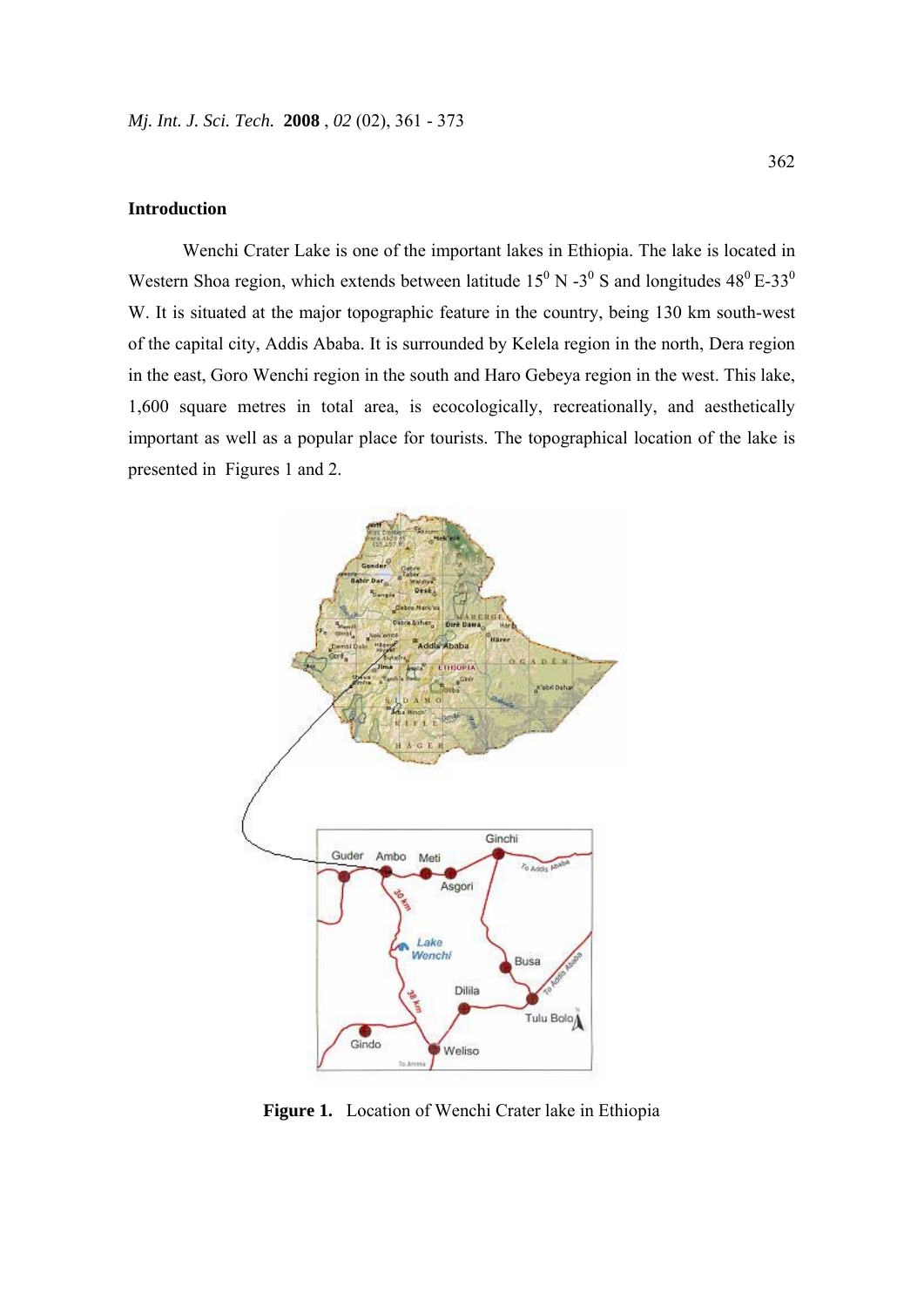

**Figure 2.** Topography of Wenchi Crater Lake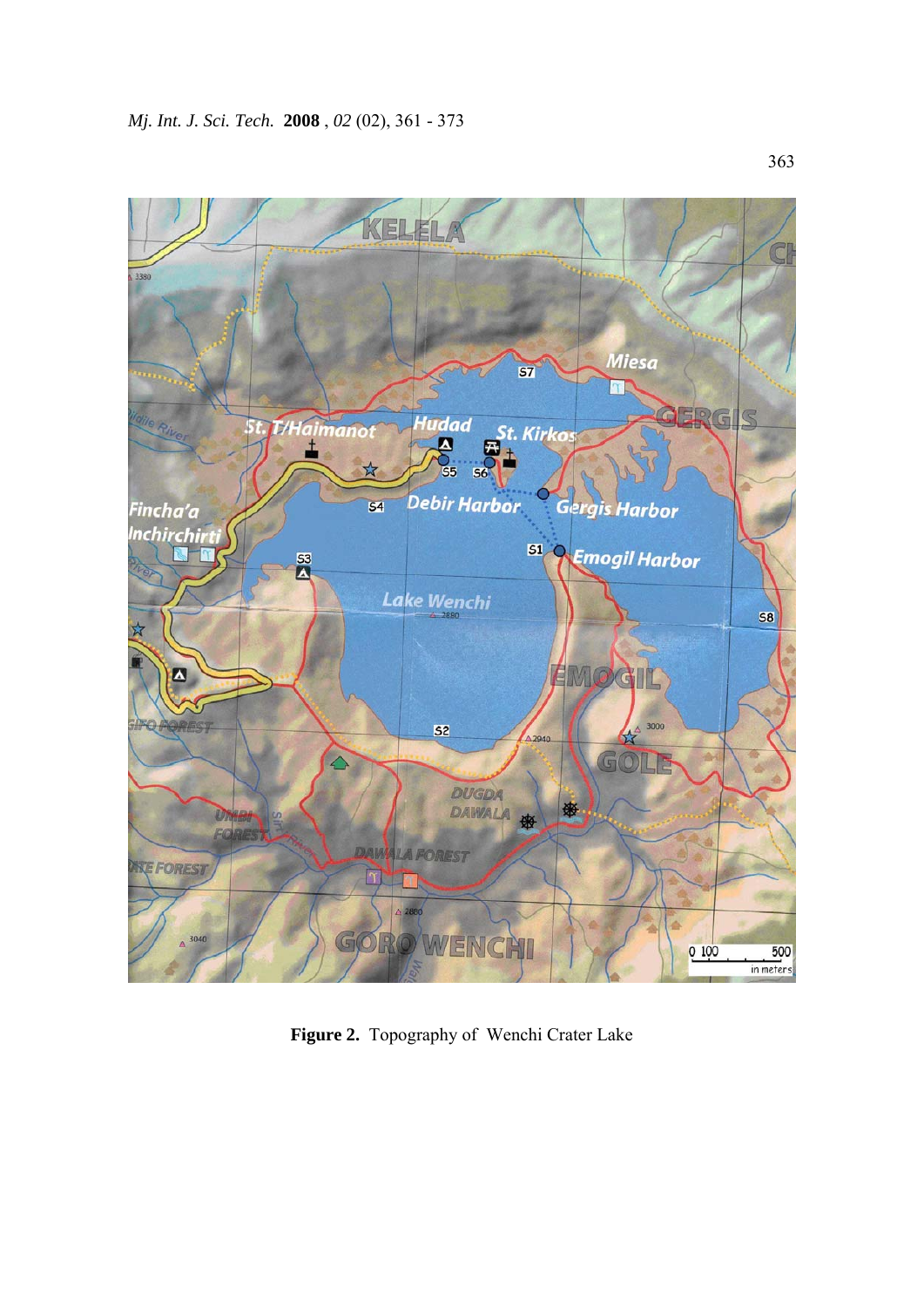The health of a lake is governed by the quantity of nutrients it receives from various streams. Nutrient recycling and proper productivity are necessary for sustenance and balance of the system. Due to nutrient enrichment, the system may lose its balance and may turn eutrophic. Thus, water quality studies are necessary to ascertain the suitability of water for various beneficial uses and to assess the trophic level of the lake.

In aquatic systems, the natural concentrations of metal ions are principally dependent on the ambient distribution, weathering and leaching of the elements from the soil in the catchment area, while heavy metals are carried to the lakes through atmospheric deposition and other man made activities. The characteristics of the water, such as acidity and the amount of organic matter, are known to be important factors in determining the fate of heavy metals in lakes [1-3].

The sediment of the aquatic environment acts as a major reservoir of metals [4] and also as a source of contaminants. Enrichment of heavy metals due to industrialisation and urbanisation was recorded in the sediment of coastal areas all over the world [5-9]. The monitoring of the heavy metal resulting from anthropogenic activities are particularly important for the assessment of environmental quality and protection. Heavy metal distribution in lagoonal and intertidal sediment has frequently been used to investigate chronological inputs [10-12].

Increased loading of heavy metals into lakes may have several ecological consequences. Elevated trace metal concentrations may lead, for example, to toxic effects or biomagnification in the aquatic environment. Accumulation of heavy metals in the food web can occur either by bioconcentration from the surrounding medium such as water or sediment, or by bioaccumulation from the food source.

 In the following study, no attempts were made to investigate the environmental health of Wenchi Crater Lake. The main objective of this study, the first performed for this lake, is to monitor the water quality of the lake with reference to standard water quality parameters and heavy metals in its water and sediment, and in *Typha latifolia*, a major aquatic plant present in the lake.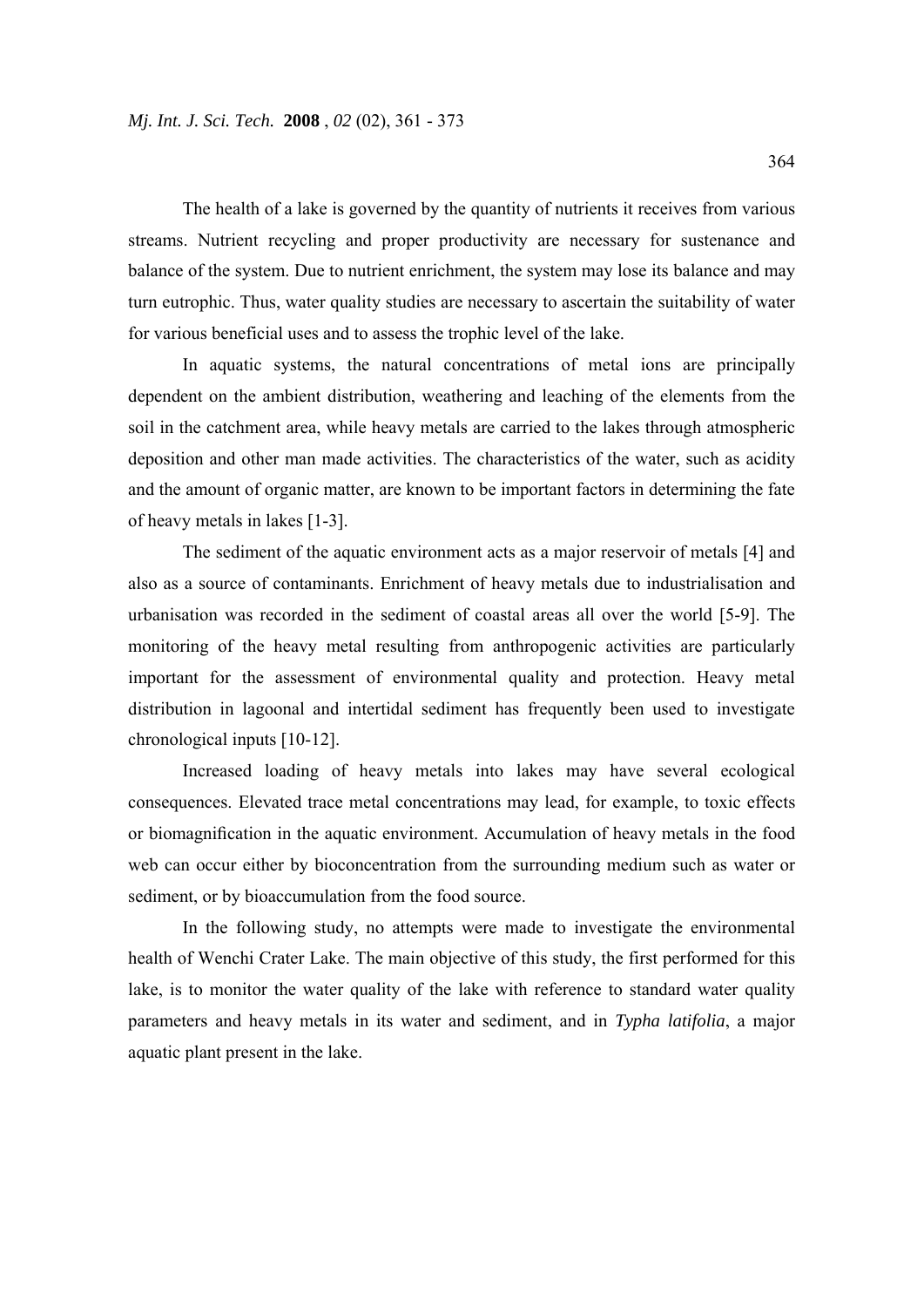#### **Materials and Methods**

The water, sediment and *Typha latifolia* samples were collected bimonthly between January-December 2007 from eight sampling points (Figure 2) in the lake in cleaned polythene containers. The water quality parameters, viz. pH, electrical conductivity (EC), total dissolved solids (TDS), total hardness (TH), total alkalinity (ALK), common metal ions  $(Ca^{2+}, Mg^{2+}, Na^+, and K^+),$  anions chloride (Cl<sup>-</sup> and SO<sub>4</sub><sup>2</sup>), and dissolved oxygen (DO) were analysed employing standard experimental protocols outlined in the literature [13-14]. In case of heavy metals, Cd, Cu, Ni, Cr, Pb, Mn, and Zn were selected and analysed as per the standard experimental protocols outlined in the literature [13] using a Shimadzu AA 6200 atomic absorption spectrophotometer. All the chemicals and reagents used in the experiments were of analytical grade. All the results were statically significant at  $p < 0.05$ .

# **Results and Discussion**

The results of the physico-chemical analysis of the water samples collected from all the sampling points were presented in Table 1.

### *pH and dissolved oxygen (DO)*

The pH of Wenchi Crater Lake water (7.4-7.6) fell within the desirable range (6.5- 8.5) for drinking water as per the WHO guideline [16]. This result indicated that there were no human influences in the lake area and the responsible factor for the slightly alkaline value of the pH was only through the chemical composition of the bed rock sediment.

 Dissolved oxygen is very essential for all living organisms in any water bodies. The recorded level of dissolved oxygen in the water of Wenchi Crater Lake ranged between 7.4 to 7.6 mg/L (WHO range: 4.5-7.5 mg/L). A similar result was also reported for Lake Naivasha, Kenya [15]. In the lake, the population of phytoplankton was relatively more than that of the zooplankton. The overgrowth of the plankton species and other aquatic plants might cause eutrophication in the lake in due course of time.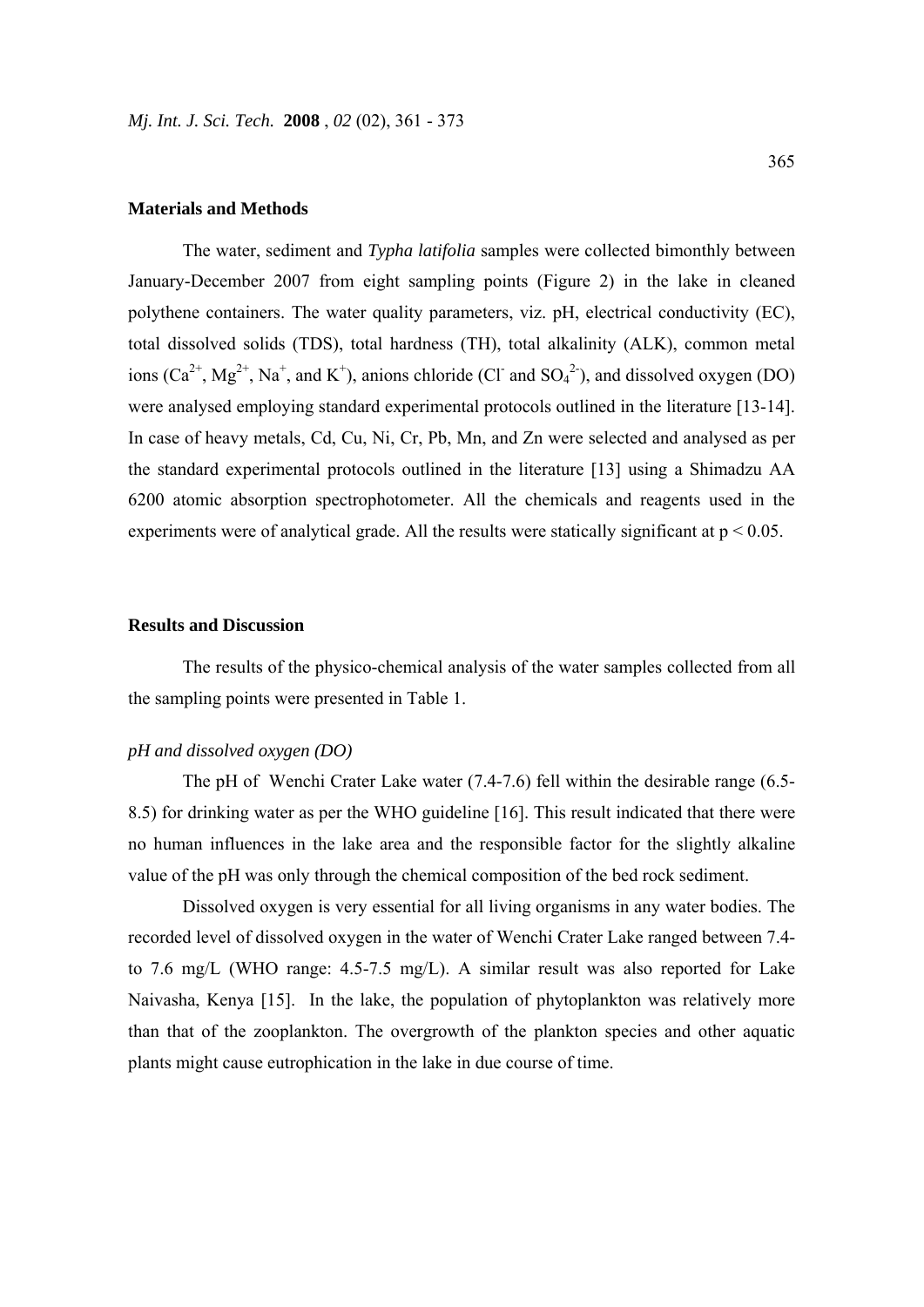|                               | Sample collection point in the Crater Lake |                |                |                |                |        |        |                |                                                  |
|-------------------------------|--------------------------------------------|----------------|----------------|----------------|----------------|--------|--------|----------------|--------------------------------------------------|
| Water<br>quality<br>parameter | S <sub>1</sub>                             | S <sub>2</sub> | S <sub>3</sub> | S <sub>4</sub> | S <sub>5</sub> | S6     | S7     | S <sub>8</sub> | <b>WHO</b><br>guideline<br>value<br>for drinking |
|                               | Mean value                                 |                |                |                |                |        |        |                | water $[16]$                                     |
| pH                            | 7.5                                        | 7.6            | 7.6            | 7.4            | 7.5            | 7.5    | 7.6    | 7.6            | $6.5 - 8.5$                                      |
| $EC$ ( $\mu$ mhos/cm)         | 1180                                       | 1182           | 1179           | 1180           | 1183           | 1182   | 1181   | 1183           | 1500                                             |
| $TDS$ (mg/L)                  | 767                                        | 768.30         | 766.35         | 767            | 768.95         | 768.30 | 767.65 | 768.95         | 1000                                             |
| TH(mg/L)                      | 282                                        | 283            | 280            | 282            | 285            | 284    | 282    | 284            | 400                                              |
| $Ca$ (mg/L)                   | 135                                        | 137            | 135            | 136            | 134            | 135    | 136    | 135            | 200                                              |
| $Mg$ (mg/L)                   | 105                                        | 102            | 105            | 104            | 106            | 105    | 103    | 105            | 100                                              |
| $Na$ (mg/L)                   | 48                                         | 52             | 50             | 49             | 48             | 50     | 48     | 47             | 200                                              |
| $K$ (mg/L)                    | 26                                         | 28             | 27             | 28             | 26             | 28     | 29     | 27             | 20                                               |
| $Cl- (mg/L)$                  | 458                                        | 460            | 458            | 462            | 460            | 457    | 459    | 460            | 400                                              |
| $SO4^2$<br>(mg/L)             | 390                                        | 394            | 392            | 390            | 392            | 394    | 392    | 390            | 400                                              |
| $DO$ (mg/L)                   | 7.4                                        | 7.6            | 7.5            | 7.5            | 7.6            | 7.5    | 7.6    | 7.5            | $4.5 - 7.5$                                      |

**Table 1.** Physico-chemical characteristics of the lake water

**Note:** The analytical results were statistically significant at  $p < 0.05$ .

# *Electrical conductivity (EC) and total dissolved solids (TDS)*

The conductivity of the water samples registered 1179-1183 μmhos/cm. This is well below the WHO guideline value prescribed for drinking purpose (1500 μmhos/cm). The TDS present in the water affects its aesthetic value as well as its physico-chemical and biological properties. The TDS values found (766.35-768.95 mg/L) were also below the drinking water standard (1,000 mg/L).

### *Total hardness (TH), calcium and magnesium*

The lake water samples recorded a low level of total hardness (280-285 mg/L). The total hardness has no known adverse effects on human health, and the recorded values were well below the guideline value for drinking purpose (400 mg/L).

Primarily, the calcium and magnesium present are responsible for the hardness of the water. The desirable limit for calcium in water is (75 mg/L) and the maximum permissible limit is (200 mg/L), and for magnesium these values are 30 and 100 mg/L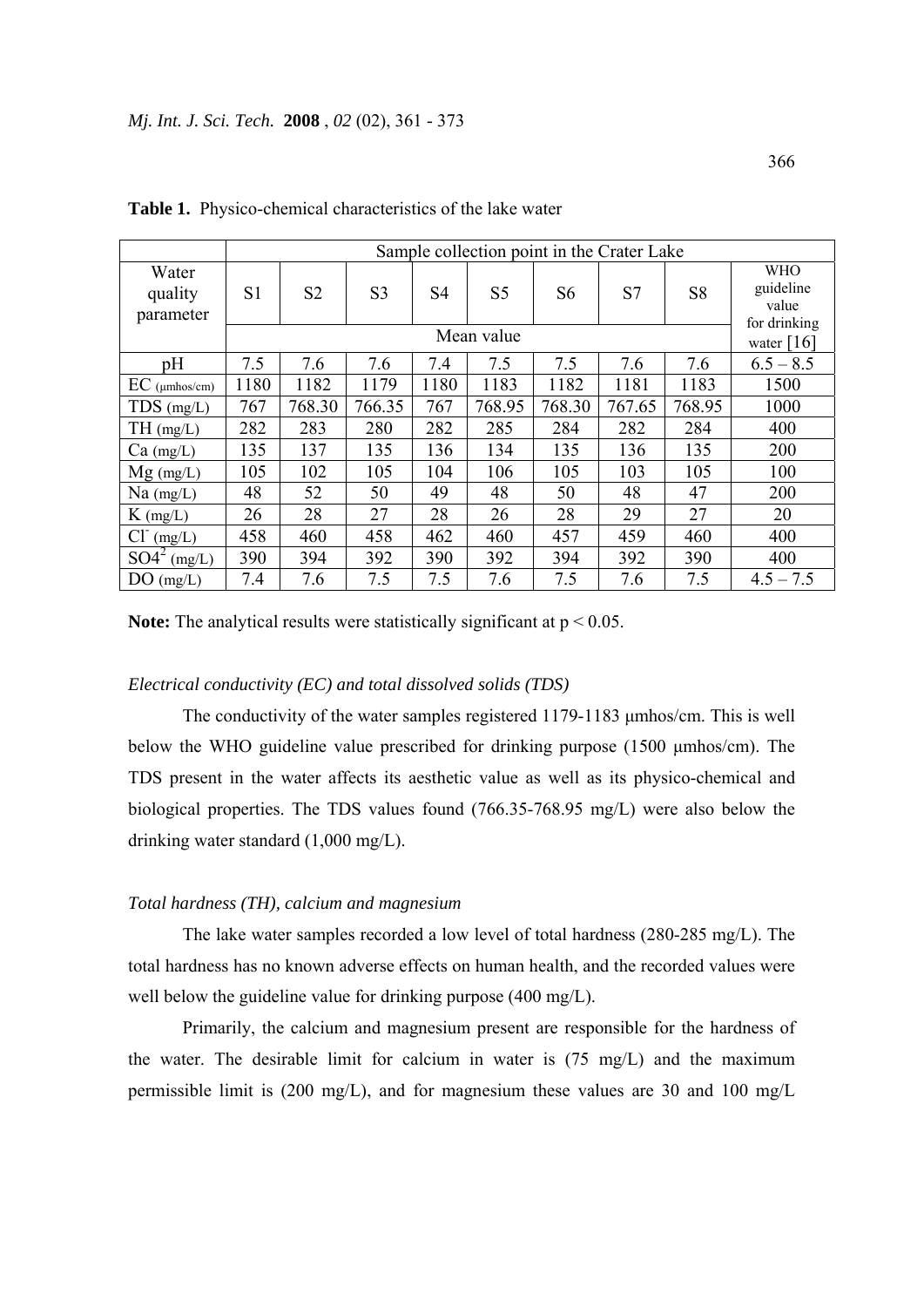respectively. In the present investigation, we have observed that the values for calcium were 134-137 mg/L and those for magnesium, 102-106 mg/L.

# *Sodium and potassium*

Sodium and potassium are the monovalent cations commonly present in water. These ions do not produce hardness to water. However, significantly high amounts of these ions in water create problem in its taste as well as make the water unsuitable for irrigation purpose. In the present study, the concentration of sodium (47-52 mg/L) was well below the listed value in Table 1, while that of potassium (26-29 mg/L) exceeded the allowed value (20 mg/L). This might be due to the presence of potash minerals in the area. A further geological investigation of the studied area is necessary.

# *Chloride and sulphate*

The presence of chloride and sulphate in water in excess amounts is not desirable. Its origin is mainly from mineral weathering of bed rocks as well as from anthropogenic source. In the present investigation, the concentrations of chloride and sulphate ranged 457- 462 mg/L and 390-394 mg/L respectively. The desirable limit of chloride is 250mg/L and the maximum permissible limit is 400 mg/L and for sulphate, it is 200 and 400 mg/L respectively. The concentration of chloride was thus somewhat higher than the permissible limit for drinking purpose.

#### *Heavy metals in water*

The concentrations of Cd, Cu, Ni, Cr, Pb, Mn, and Zn were determined in water samples from eight sampling points in the lake. The analytical results are presented in Figure 3. The drinking water standards (WHO guidelines) for the trace inorganic contaminants such as Cd, Cu, Ni, Cr, Pb, Mn and Zn are 0.003, 2.0, 0.02, 0.05, 0.01, 0.5 and 5.0 mg/L respectively [16]. The results indicate that only the levels of Cu, Mn and Zn in the lake water were well within the allowable concentrations. The concentrations of all other metals were significantly increased in the lake water.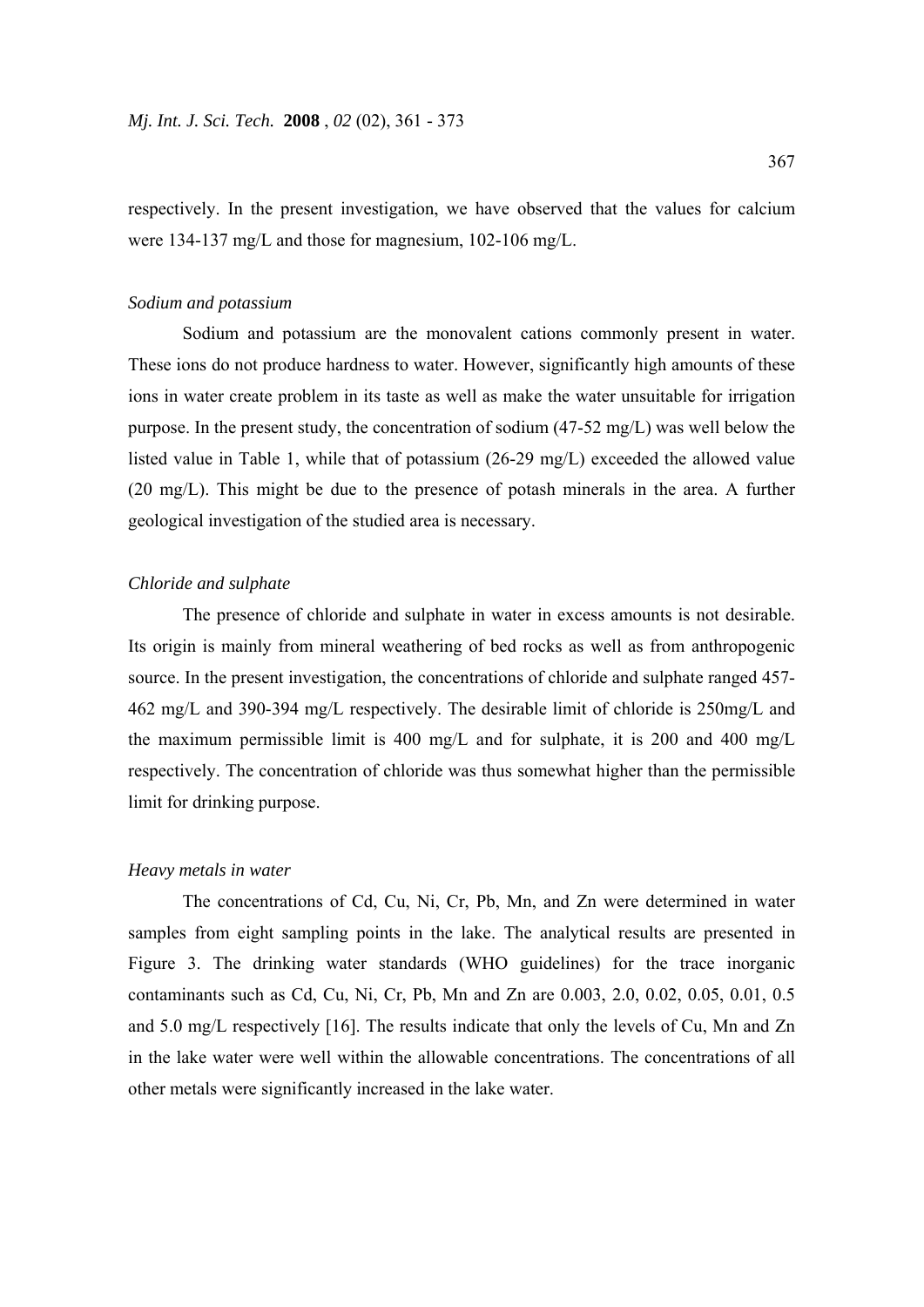

**Figure 3.** Levels of heavy metals in the lake water

#### *Heavy metals in sediment*

Sediment samples were collected in the same eight locations in the lake and were analysed for the concentration of Cd, Cu, Ni, Cr, Pb, Mn and Zn. Two sediment samples were fine-grained and others were coarse-grained. The sediment samples registered significantly higher amounts of heavy metals than the water samples (Figure 4).

# *Heavy metals in plant samples (Typha latifolia)*

*Typha latifolia* was the major aquatic plants in the lake. Their roots were collected near the water sampling points and analysed for heavy metal concentrations, the average values of which are presented in Figure 5. The result shows that the plants accumulated significantly higher amounts of heavy metals compared to the sediment. Since heavy metals present in water and sediment are slowly absorbed by the aquatic plants and thereby concentrated in the root metabolism, the plants can be used as a bioindicator of heavy metal pollution in the lake.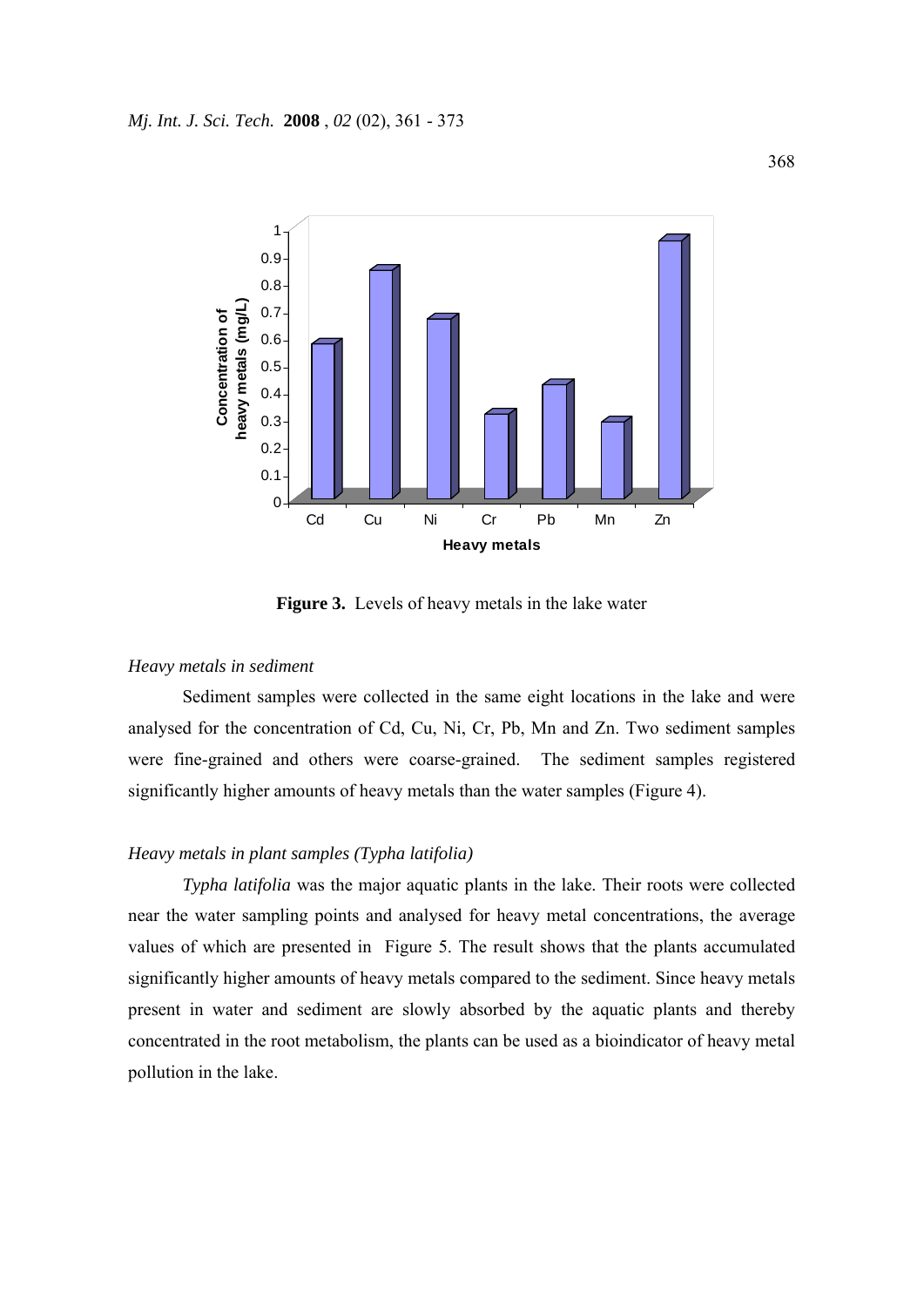

**Figure 4.** Levels of heavy metals in lake sediment



**Figure 5.** Levels of heavy metals in roots of *Typha latifolia*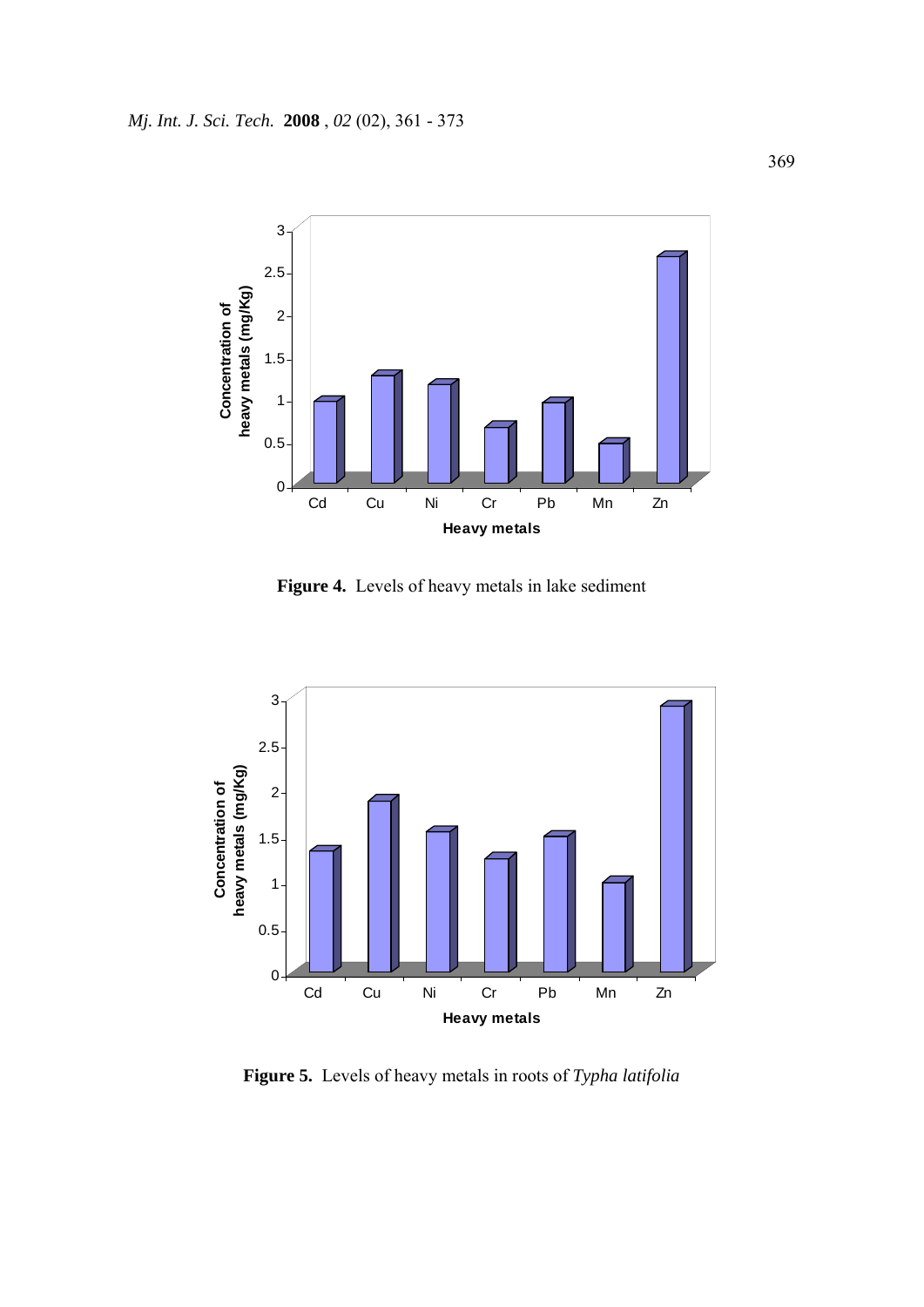Notably the three sampled items show distinct variation in metal contents. The concentration gradients (plant root > sediment > water) exist for all the heavy metals in the lake and it might be possible that the sedimental particles were transported towards the lower reach of the lake. Parallel gradients of organic matter contents and grain size distribution of the sediment are also likely to influence the heavy metal concentration in the lake [17-18]. The fine-grained sediment is reported to have a greater influence on the adsorption of heavy metals from the water [19].

It is also observed in many estuaries across the world that the concentration of heavy metals from known anthropogenic input generally increases [10,20]. In Wenchi Crater Lake area there are three inlets and two outlets. However, the outlet points are present only in the upper part of the lake and the volume of water discharge is comparatively small while the bulk of the lake water is lost through evaporation and absorption. Therefore the lake area becomes a large sink for heavy metals. The concentration factor is the main cause of sediment toxicity while this factor through bioaccumulation by plants (*Typha latifolia* in this case) is apparently more pronounced. Land erosion and natural weathering of bedrocks of the lake are probably the main factors responsible for the accumulation of heavy metals in the lake ecosystem.

### **Conclusions**

Most physico-physcical properties of Wenchi Crate Lake conformed to the standards set out by WHO for drinking water, except for the level of magnesium, chloride, and sulphate ions, which just overstepped the borderlines. As for heavy metals, it was observed that only Cu, Mn, and Zn were well within the allowable concentrations while Cd, Ni, Cr, and Pb were significanly higher than the set limits allowable for potable water. Moreover, the lake sediment was found to be enriched with these heavy metals compared to the lake water. However, heavy metal enrichment through bioconcentration by plants in the lake was even more conspicuous.

The presence of increased amounts of heavy metals may have a direct impact on the health of humans as well as aquatic animals. Visibly the water looks very clean with no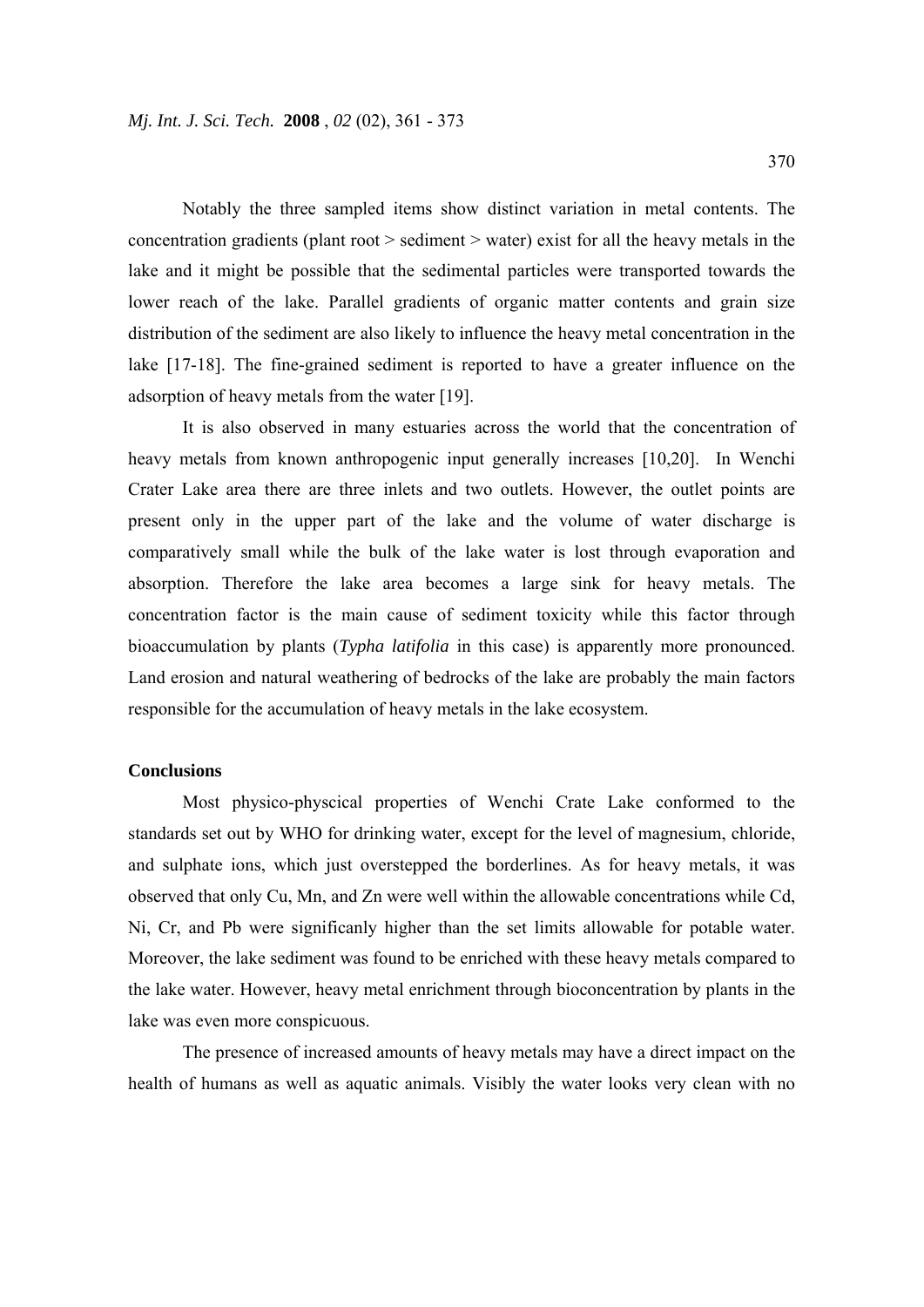contamination. The volume of water in the lake is very high and can potentially be used for various purposes by employing artificial recharging technologies and special purification methods. However, there is a dense population of macrophytes in the lake. Further research work is necessary to study them and their impact on the water quality of the lake.

# **Acknowledgement**

The authors wish to acknowledge the research and publication coordination office of the Ambo University College, Ambo Town, Ethiopia for the financial support.

# **References**

- 1. J. Mannio, M. Verta, and O. Jarvinen, "The trace metal concentrations in the water of small lakes, Finland", *Appl. Geochem. Suppl.,* **1993**, *2*, 57-59.
- 2. B. L. Skjelkvale, T. Andersen, E. Fjeld, J. Mannio, A.Wilander, K. Johansson, J. P. Jensen, and T. Moiseeko, "Heavy metal survey in Nordic lakes: concentrations, geographic patterns and relation to critical limits", *Ambio*, **2001**, *30*, 2-10.
- 3. T. Tulonen, M. Pihlstrom, L. Arvola, and M. Rask, "Concentration of heavy metals in food web components of small boreal lake", *Boreal Environ. Res.*, **2006**, *11*, 185- 194.
- 4. V. G. Caccia, F. J. Millero, and A. Palanques, "The distribution of trace metals in Florida Bay sediments", *Mar. Pollut. Bull.*, **2003**, *46*, 1420-1433.
- 5. H. Feng, X. Han, W. Zhang, and L. Yu, "A Preliminary study of heavy metal concentration in Yangtze River intertidal zone due to urbanization", *Mar. Pollut. Bull.*, **2004**, *49*, 910-915.
- 6. J. L.Gallasso, F. R. Siegel, and J. H. Kravitz, "Heavy metals in eight 1965 cores from the Novaya Zemlya Trough, Kara Sea, Rusian Arctic", *Mar. Pollut. Bull.*, **2000**, *40*, 839-852.
- 7. D. S. Manta, M. Angelone, and A. Bellanca, "Heavy metals in urban soils: a case study from the city of Palermo (Sicily), Italy", *Sci. Total Environ.*, **2002**, *300*, 229- 243.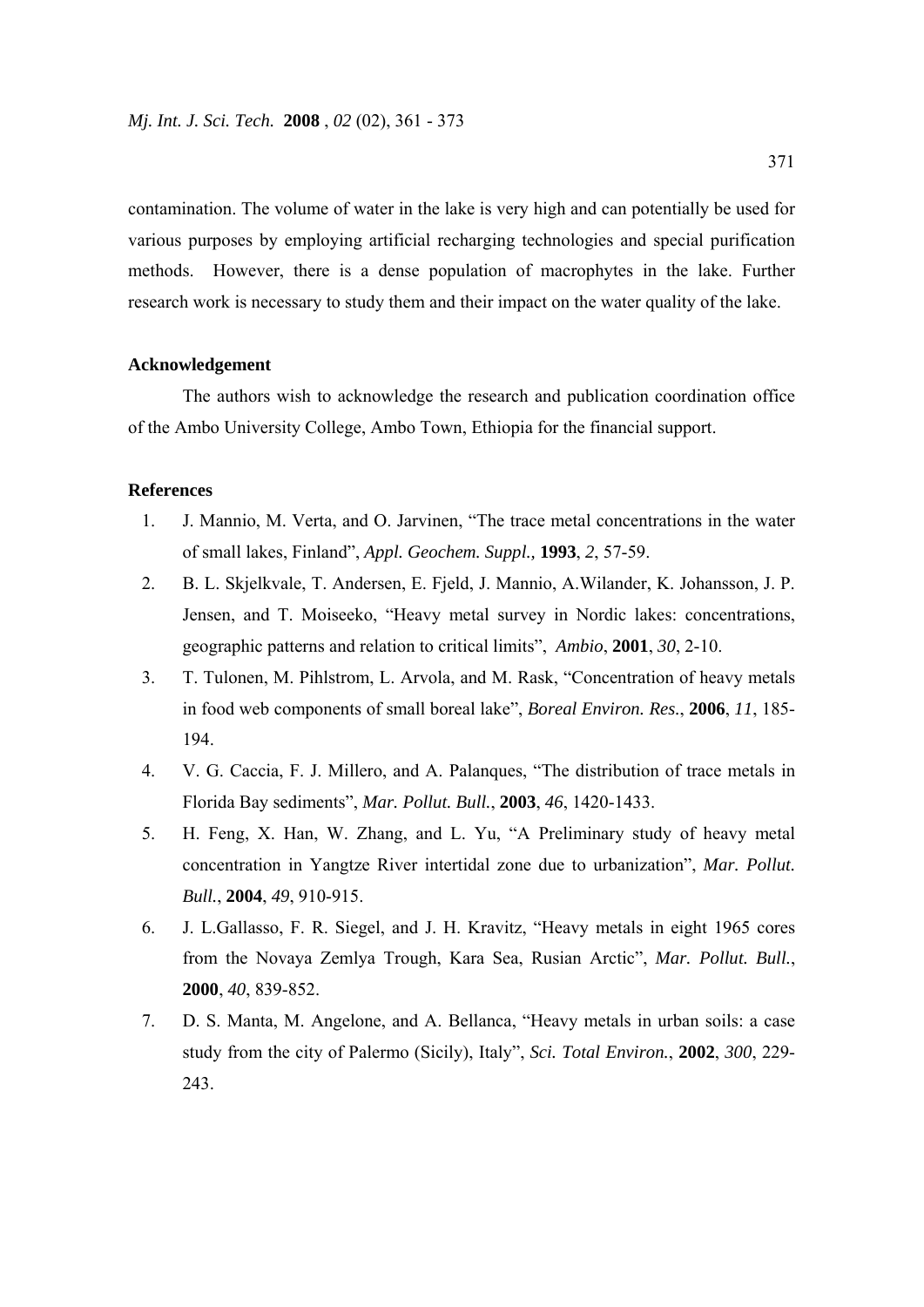- 8. H. Pekey, "The distribution and sources of heavy metals in Izmit Bay surface sediments affected by a polluted stream", *Mar. Pollut. Bull.*, **2006**, *52*, 1197-1208.
- 9. C. P. Priju and A. C. Narayana, "Heavy and trace metals in Vembanad Lake sediments", *Int. J. Environ. Res.*, **2007**, *1*, 280-289.
- 10. E. H. De Carlo and S. A. Anthony, "Spatial and temporal variability of trace element concentrations in an urban subtropical watershed, Honolulu, Hawaii", *Appl. Geochem.*, **2002**, *17*, 475-492.
- 11. R. B. Owen and N. Sandhu, "Heavy metal accumulation and anthropogenic impacts on Tolo Harbour, Hong Kong", *Mar. Pollut. Bull.*, **2000**, *40*, 174-180.
- 12. K. L. Spenser, "Spatial variability of metals in the inter-tidal sediments of the Medway Estuary, Kent, U.K", *Mar. Pollut. Bull.*, **2002**, *44*, 933-944.
- 13. APHA, "Standard Methods for the Examination of Water and Wastewater." 20<sup>th</sup> Edn., American Public Health Association, Washington, DC, **1998**.
- 14. R. K. Trivedy and P. K. Goel, "Chemical and Biological Methods for Water Pollution Studies", Environmental Publications, Karad, India, **1984,** pp. 2-55.
- 15. W. Njenga, A. L. Ramanathan, and V. Subramanian, "Comparative studies of water chemistry of three tropical lakes in Kenya and India", Proceedings of the International Conference on Water and Environment (WE-2003), December 15-18, **2003**, Bhopal, India, pp. 51 – 61.
- 16. WHO, "Guidelines for Drinking Water Quality, Recommendations", World Health Organization, Geneva, **1984,** p. 130.
- 17. E. R. Daka, J. R. Allen, and S. J. Hawkins, "Heavy metal contamination in sediment biomonitors from sites around the Isle of Man", *Mar. Pollut. Bull.*, **2003**, *46*, 784- 794.
- 18. W. Halcrow, D. W. Mackay, and I. Thorton, "The distribution of trace metals and fauna in the firth of Clyde in relation to the disposal of sewage sludge", *J. Mar. Biol. Ass. U.K.*, **1973**, *53*, 721-739.